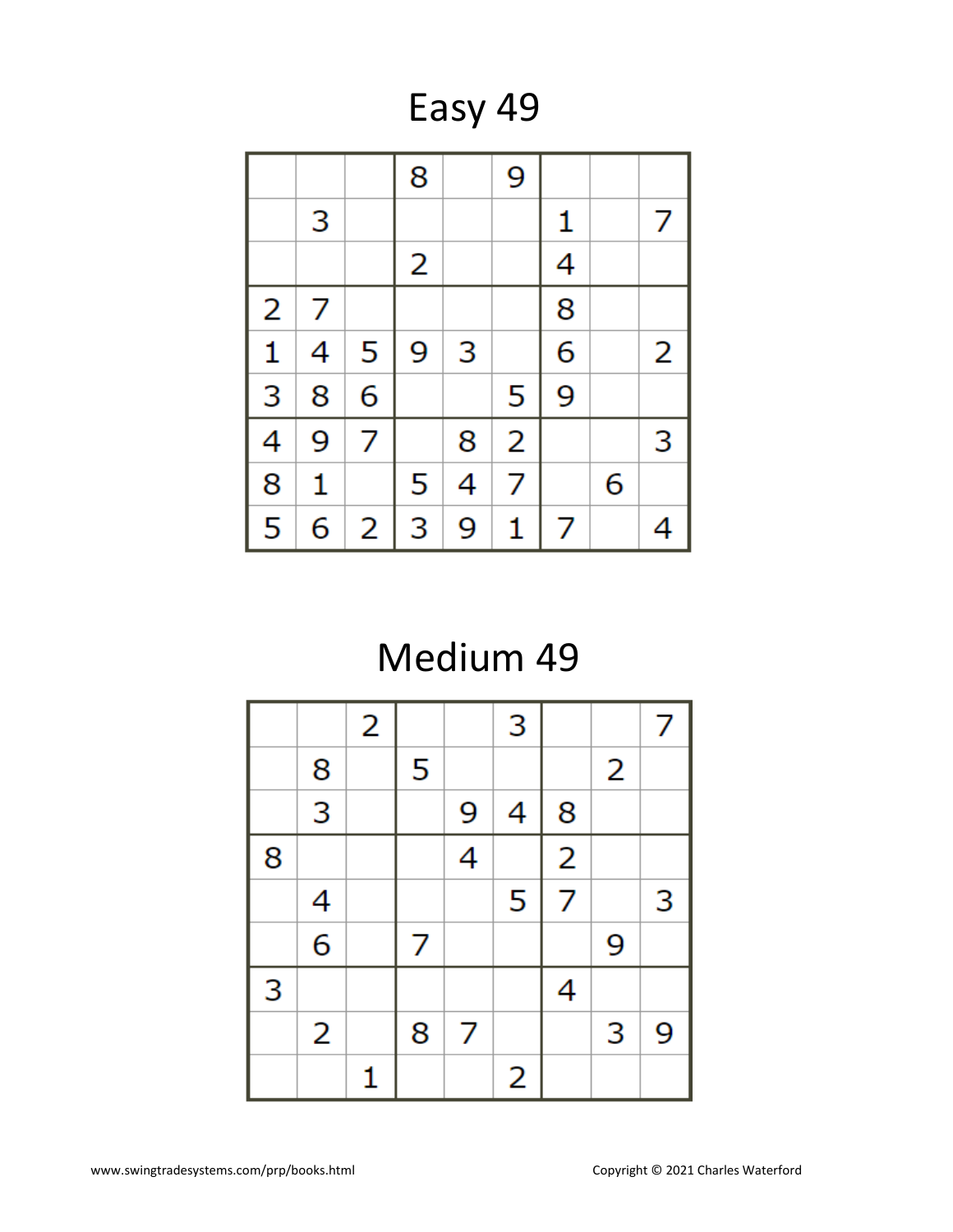## Hard 49

|                | 9 | $\overline{2}$ |                |   |   |   |   | 6                       |
|----------------|---|----------------|----------------|---|---|---|---|-------------------------|
| 5              |   |                | 6              | 8 |   |   |   | 9                       |
|                | 1 |                |                |   | 3 |   |   |                         |
| 9              |   | 1              |                |   |   | 7 |   | $\overline{\mathbf{c}}$ |
|                | 7 |                |                |   |   | 1 |   | $\overline{8}$          |
| $\overline{2}$ |   | 6              |                |   |   |   | 4 |                         |
|                |   | 3              | $\overline{2}$ | 7 |   | 6 |   |                         |
|                |   |                |                |   | 6 |   | 3 |                         |
|                |   | 9              |                |   |   |   | 8 | 1                       |

# Expert 49

| $\overline{2}$ |   |   |   | 5              | $\overline{7}$ | 6              |          |   |
|----------------|---|---|---|----------------|----------------|----------------|----------|---|
|                |   |   |   | $\overline{4}$ |                | $\overline{7}$ |          |   |
|                |   |   | 6 |                |                | 1              |          |   |
| 8              |   | 7 |   |                |                |                |          |   |
| $\mathbf{1}$   | 6 |   |   |                |                |                |          | 5 |
|                |   |   |   | 3              | 5              |                |          |   |
| 7              | 8 |   |   | $\overline{2}$ |                |                |          | 4 |
|                |   |   |   |                |                |                |          |   |
|                | 1 | 6 |   |                | 8              | 5              | $\mid$ 2 |   |